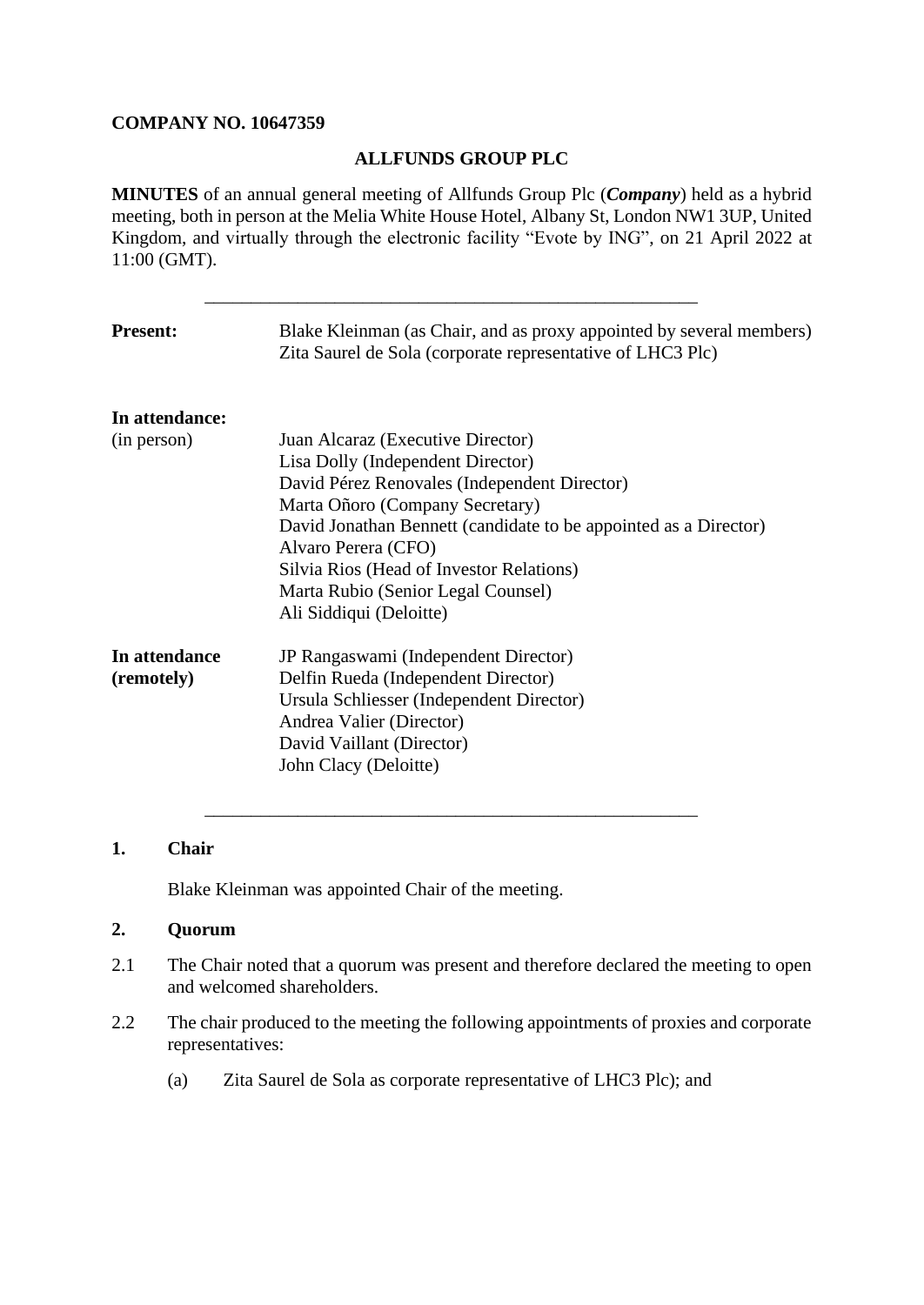- (b) Blake Kleinman as proxy appointed by  $\frac{1}{1}$ :
	- (i) BNP Paribas Securities Services
	- (ii) BNP Paribas Asset Management Holding
	- (iii) Caceis
	- (iv) Citibank Europe Plc
	- (v) Deutsche Bank
	- (vi) Bank of New York
	- (vii) JP Morgan
	- (viii) Rabobank
- 2.3 Pursuant to Dutch law requirements, the Company Secretary informed that there were 440,426,378 shares and votes present at the meeting, either in person or by proxy, and that there were no shareholders attending virtually.

# **3. Programme**

3.1 The Company Secretary outlined the programme of the meeting and gave the floor to the CEO for him to provide a brief review of 2021.

# **4. Questions and answers**

- 4.1 After the CEO's review, the Company Secretary informed the meeting that all shareholders and their duly authorized representatives were now entitled to ask questions and that all questions would be answered after all shareholders had spoken.
- 4.2 There were no questions from shareholders.

# **5. Resolutions**

- 5.1 The Chair advised that, in the opinion of the Board, the resolutions set out in the notice convening the meeting (*Notice*) were in the best interests of the Company and the shareholders as a whole and that, accordingly, the Board unanimously recommended that the shareholders vote in favour of each resolution.
- 5.2 With the consent of all members present, the Notice was taken as read.
- 5.3 In accordance with the Articles of Association, the Chair demanded to vote on a poll.
- 5.4 The resolutions set out in the Notice were then proposed and voted on a poll. Resolutions 1 to 8 in the Notice were proposed as ordinary resolutions and resolutions 9 to 12 in the Notice were proposed as special resolutions.
- 5.5 The Company Secretary announced that votes cast were as follows:

<sup>1</sup> Given the functioning rules of Euroclear Nederland, the Dutch central securities depository where the Company's shares are delivered in book-entry form, this list may refer to share custodians appearing as direct shareholders in Euroclear's share register rather than to beneficial owners.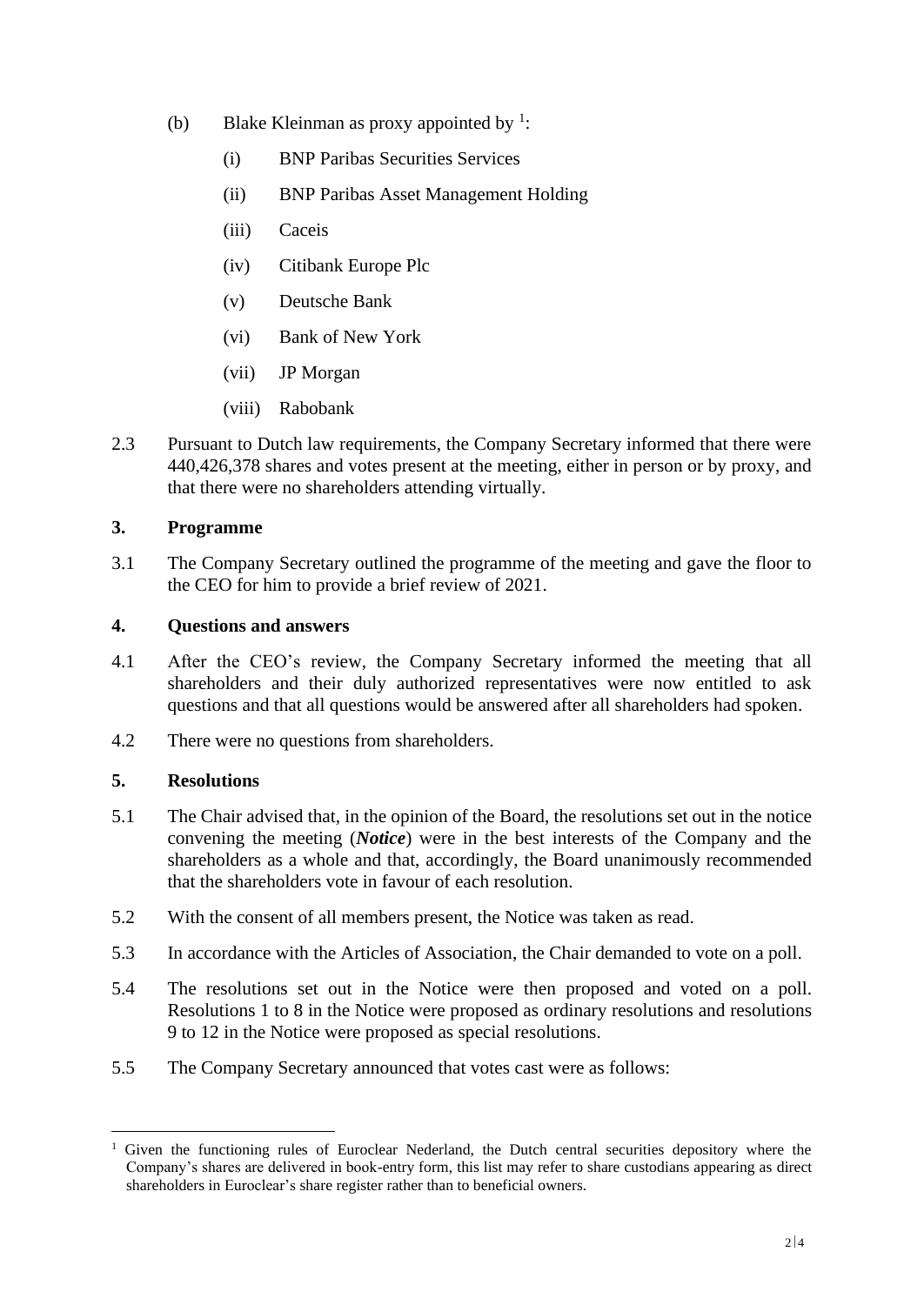Resolution 1 in the Notice :

- Votes cast: 544,980,315
- Votes for: 543,388,629
- $-$  Votes against: 1,591,686
- Votes withheld: 7,601,400

# Resolution 2 in the Notice :

- Votes cast: 544,980,415
- Votes for: 544,980,415
- Votes against: 0
- Votes withheld: 7,601,300

Resolution 3 in the Notice :

- 
- Votes cast: 541,376,087 Votes for: 441,929,694
- Votes against: 99,446,393
- Votes withheld: 11,205,628

### Resolution 4 in the Notice :

- Votes cast: 542,228,375
- Votes for: 441,690,972
- Votes against: 100,537,403
- Votes withheld: 10,353,340

### Resolution 5 in the Notice :

- Votes cast: 544,980,315 Votes for: 517,700,532
- 
- Votes against: 27,279,783
- Votes withheld: 7,601,400

#### Resolution 6 in the Notice :

- Votes cast: 544,980,305
- Votes for: 542,619,720
- $-$  Votes against: 2,360,585
- Votes withheld: 7,601,410

### Resolution 7 in the Notice :

- Votes cast: 544,980,205
- Votes for: 544,940,309
- Votes against: 39,896
- Votes withheld: 7,601,510

#### Resolution 8 in the Notice :

– Votes cast: 544,980,415